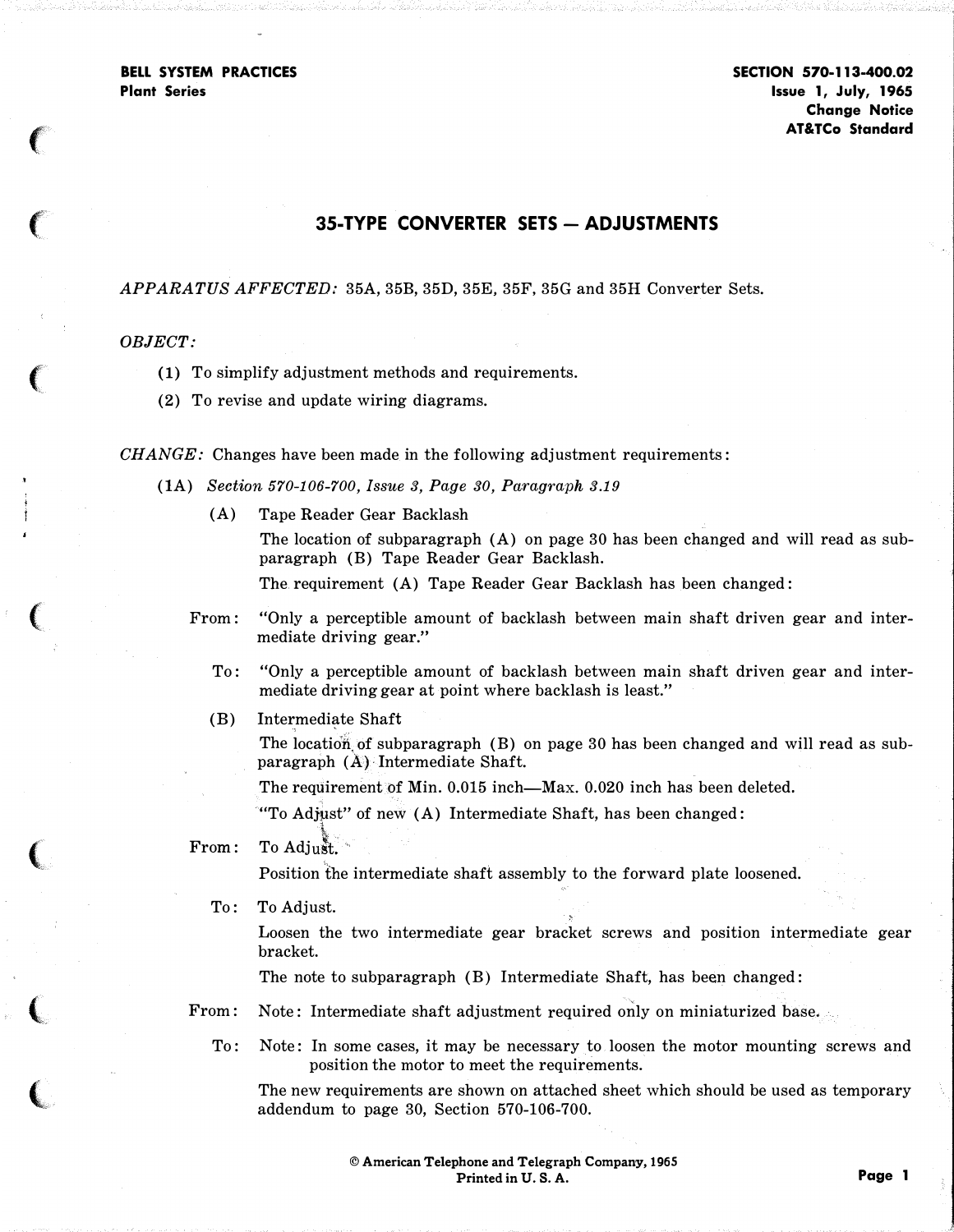## (2A) Section 570-106-400, Issue 2, Page 1, 2. Index

New issues of the following wiring diagrams have been released and the drawing issue numbers have been changed as follows:

 $\overline{\mathbf{y}}$ 

l

)

**)** 

and **J** 

\ . '.1

| Subject                            | <b>Drawina</b><br>No. | <b>Section</b><br><b>Issue 2</b> |
|------------------------------------|-----------------------|----------------------------------|
|                                    |                       |                                  |
| Five-Level Tape Reader, Schematic  | 5879                  |                                  |
| Five-Level Tape Reader, Schematic. | 5954                  |                                  |

### Wiring Diagram 5879WD, Issue 3

The male connector symbols under the heading "LX4 Transmitter" A, B, C and D have been changed from solid triangles to open arrows.

The connecting cable wiring and symbols of the female connector shown as connecting to the "LX4 Transmitter" A, B, C and D have been deleted from the wiring diagram.

# Wiring Diagram 5954WD, Issue 2

The male connector symbols under the heading "LX Transmitter" A, B, C and "H" plug have been changed from solid triangles to open arrows.

The connecting cable wiring and symbols of the female connector shown as connecting to the "LX Transmitter" A, B, C and "H" plug have been deleted from the wiring diagram.

# (2B) Section 570-113-400, Issue 1, Page 1, 2. Index

The drawing issue numbers under the heading "Issues" have been changed as follows:

| Subject                                       | Drawina<br>No. | <b>Section</b><br><b>Issue</b> 1 |
|-----------------------------------------------|----------------|----------------------------------|
|                                               | 6370           | 3                                |
| Translation Chart for TP194719 Cable Assembly | 6371           |                                  |

Wiring Diagram 6370WD, Issue 3

The wire color coding in Box "H9" of the chart for the TP174723 connector has been changed from "0-BR" to "0-BL".

Wiring Diagram 6371WD, Issue 4

The wire color coding in Box "H9" of the chart for the TP174723 connector has been changed from "O-BR" to "O-BL" and the wire color coding in Box "B5" of the chart for the TP194692 connector has been changed from "W-0-BL" to "G-S".

(2C) Section 570-112-400, Issue 1, Page 1, 2. Index Section 570-113-400, Issue 1, Page 1, 2. Index

### Wiring Diagram 6021WD, Issue 3

A new issue of the diagram has been released which adds wiring information for the "Adapter Cable Used Only With LX4 Five-Level Transmitter" to the diagram and the drawing issue number has been changed as follows:

| <b>Subiect</b> |  | <b>Drawina</b><br>No.<br>$ -$ | <b>Section</b><br>Issue 1 |  |
|----------------|--|-------------------------------|---------------------------|--|
|                |  | 35A and 35B Converter-Readers | 6021                      |  |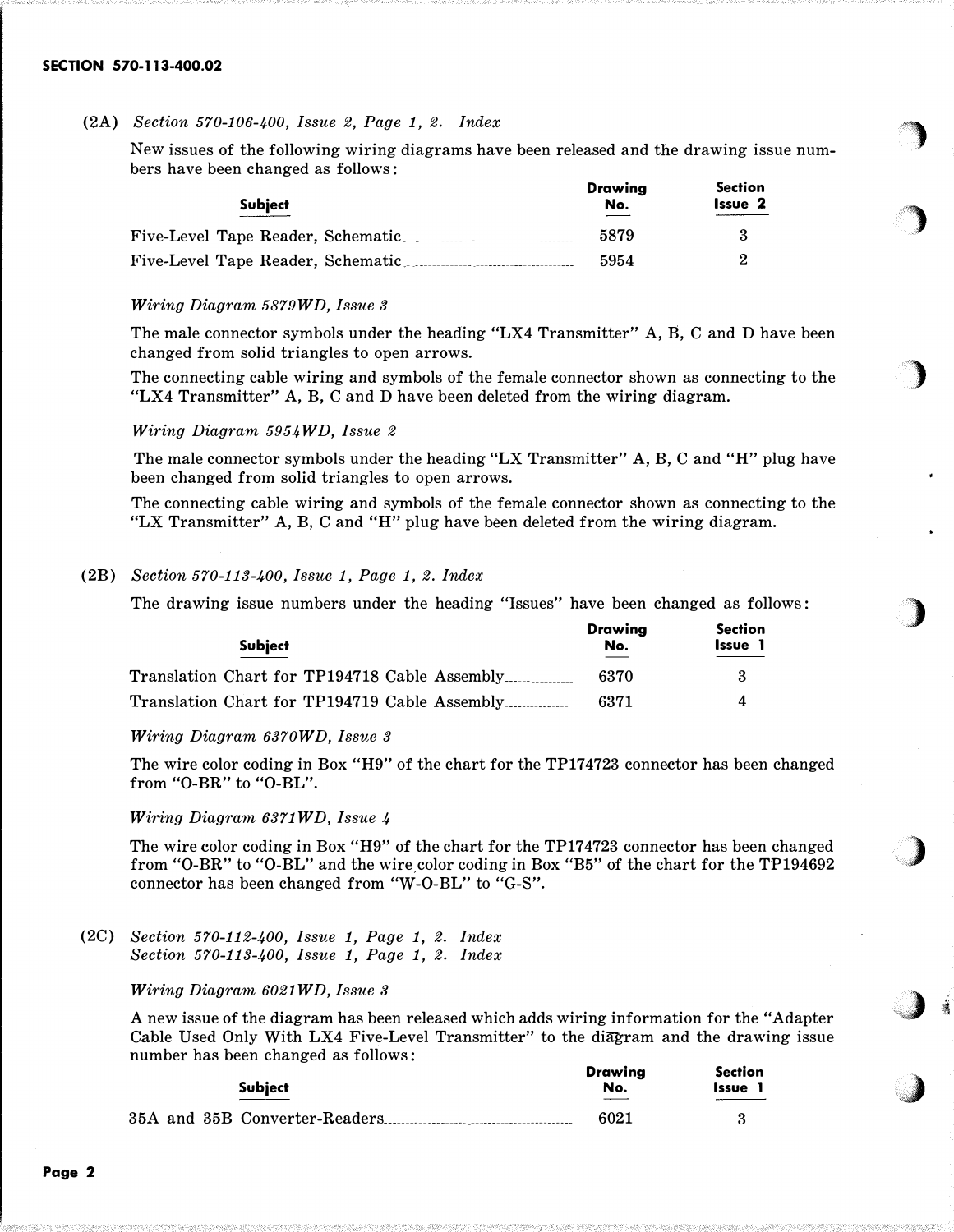(2D) Section 570-112-401, Issue 1, Page 1, 2. lndex Section 570-113-401, Issue 1, Page 1, 2. Index

Wiring Diagram 6022WD, Issue 4

A new issue has been released which adds chart columns "FB" and "FA" for wiring of the TP161239 connector, TP161595 connector and the TP194741 cable. The drawing issue number under "Section Issues" has been changed as follows:

| <b>Subject</b>      | Drawing<br>No.<br>$\overline{\phantom{a}}$ | <b>Section</b><br>Issue 4 |
|---------------------|--------------------------------------------|---------------------------|
| VCL 283 and VCL 316 | 6022                                       |                           |

IDENTIFICATION: See "CHANGE".

INTERCHANGEABILITY: Not affected.

CLASSIFICATION FOR APPARATUS FURNISHED BY TELETYPE: These changes are now in effect.

W.E.CO. STOCK OF OLD STYLE PARTS: Not affected.

APPLICATION TO APPARATUS IN THE FIELD: The new adjustment requirements should be used.

APPLICATION AT W.E.CO. DIST. HOUSE REPAIR SHOPS: All units shall have the new adjustment requirements applied.

AVAILABILITY: Not affected.

Attached:

(1982) 120-2012

Revised sheet.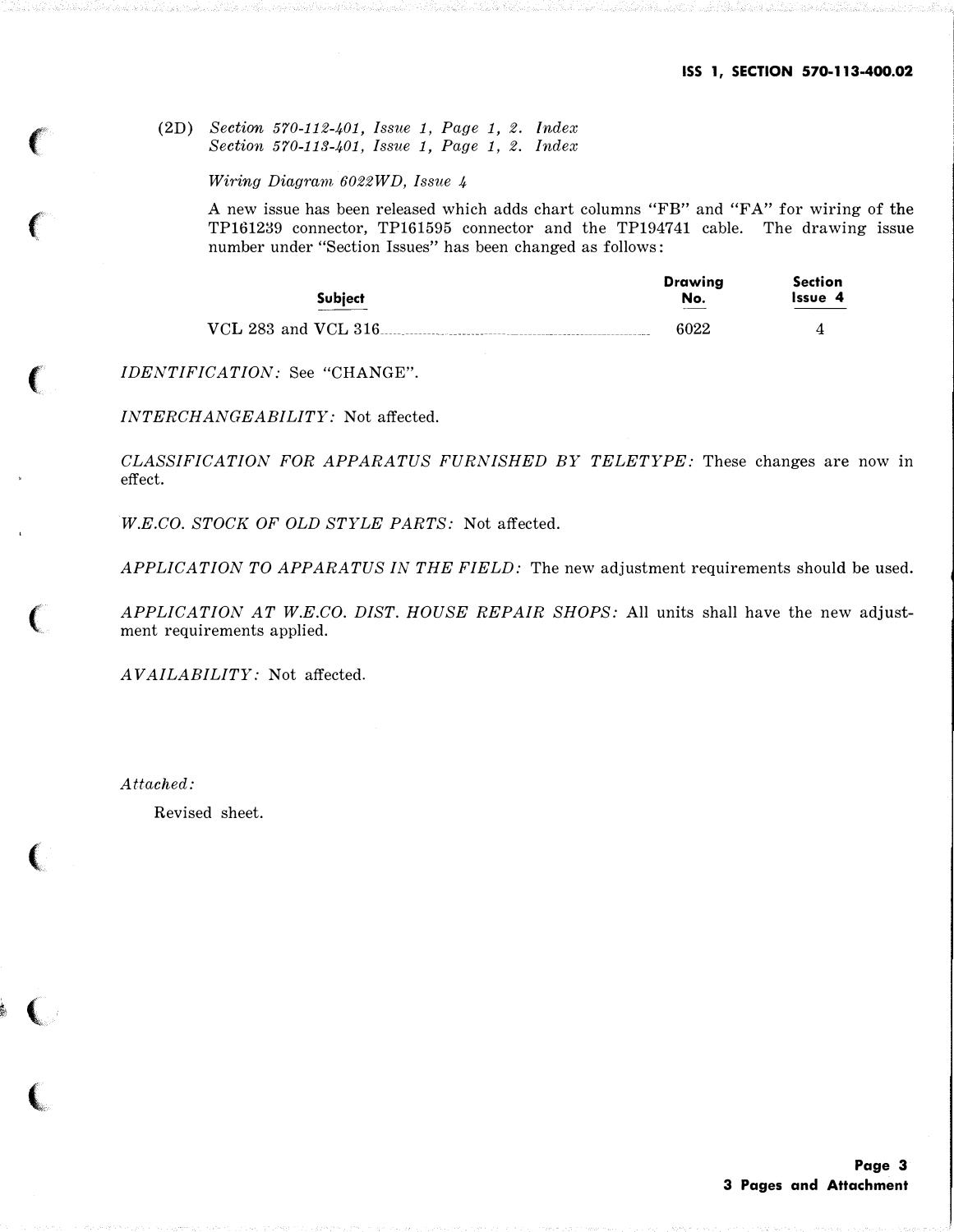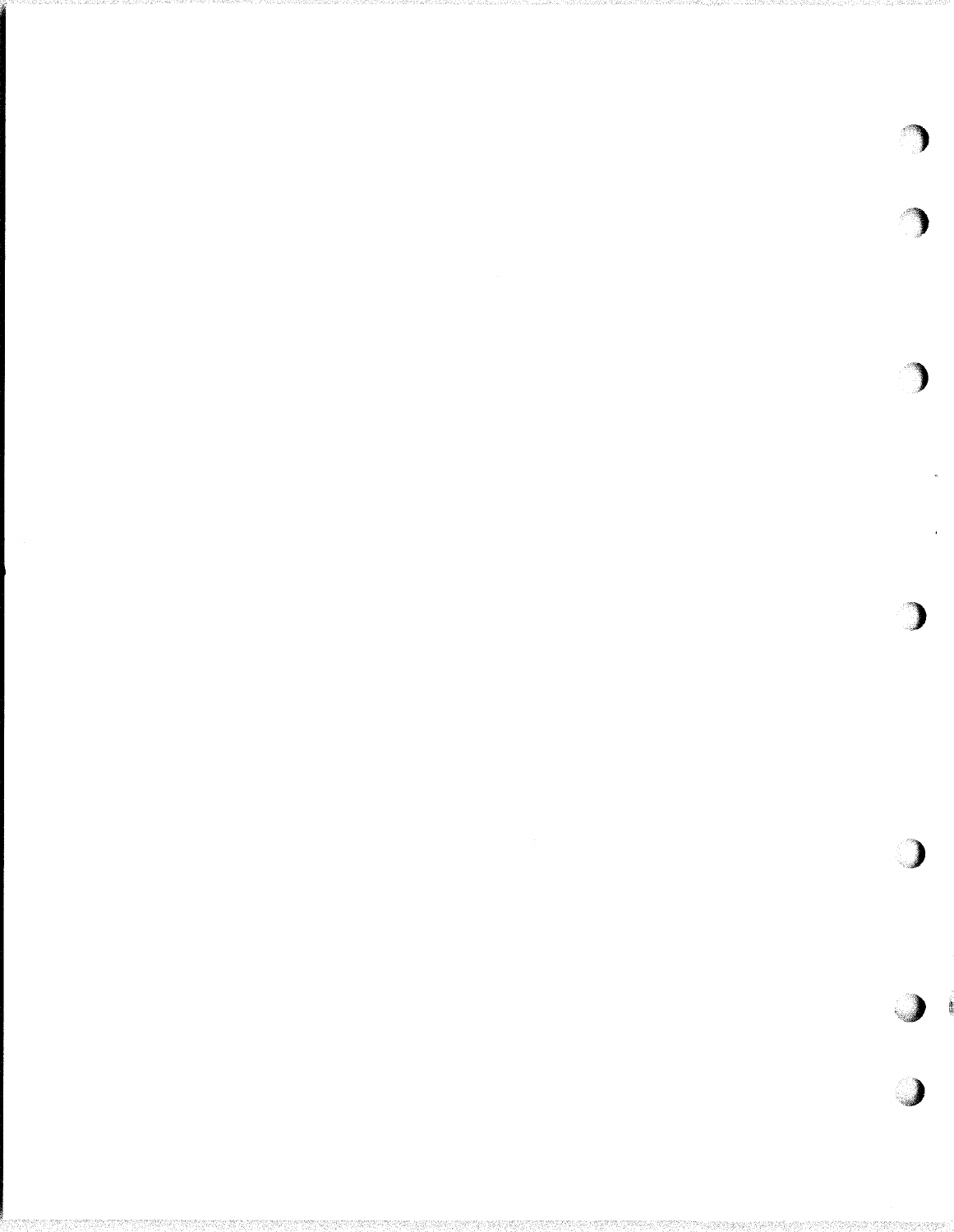#### 8.19 CEAR NECHANISM

- (A) INTERMEDIATE SHAFT
	- **REQUIREMENT**

ONLY A PERCEPTIBLE AMOUNT OF BACKLASH BETWEEN THE MOTOR PINION AND INTERMEDIATE GEAR AT POINT WHERE HACKLASH IN LEAST.

TO ADJUST

LOOSEN THE TWO INTERMEDIATE GEAR SRACKET SCREWS AND POSITION INTERMEDIATE GEAR BRACKET.

NOTE: IN SOME CASES IT MAY BE NECESSARY TO LOOSEN THE MOTOR MOUNTING SCREWS AND POSITION THE MOTOR TO MEET THE REQUIREMENT.



(B) TAPE READER GEAR BACKLASH

# **REQUIREMENT**

ONLY A PERCEPTIBLE AMOUNT OF BACKLASH BETWEEN MAINSHAFT DRIVEN GEAR AND INTERMEDIATE DRIVING GEAR AT POINT WHERE BACKLASH IS LEAST.

### TO ADJUST

LOOSEN THREE TAPE READER MOUNTING SCREWS AND POSITION TAPE READER.